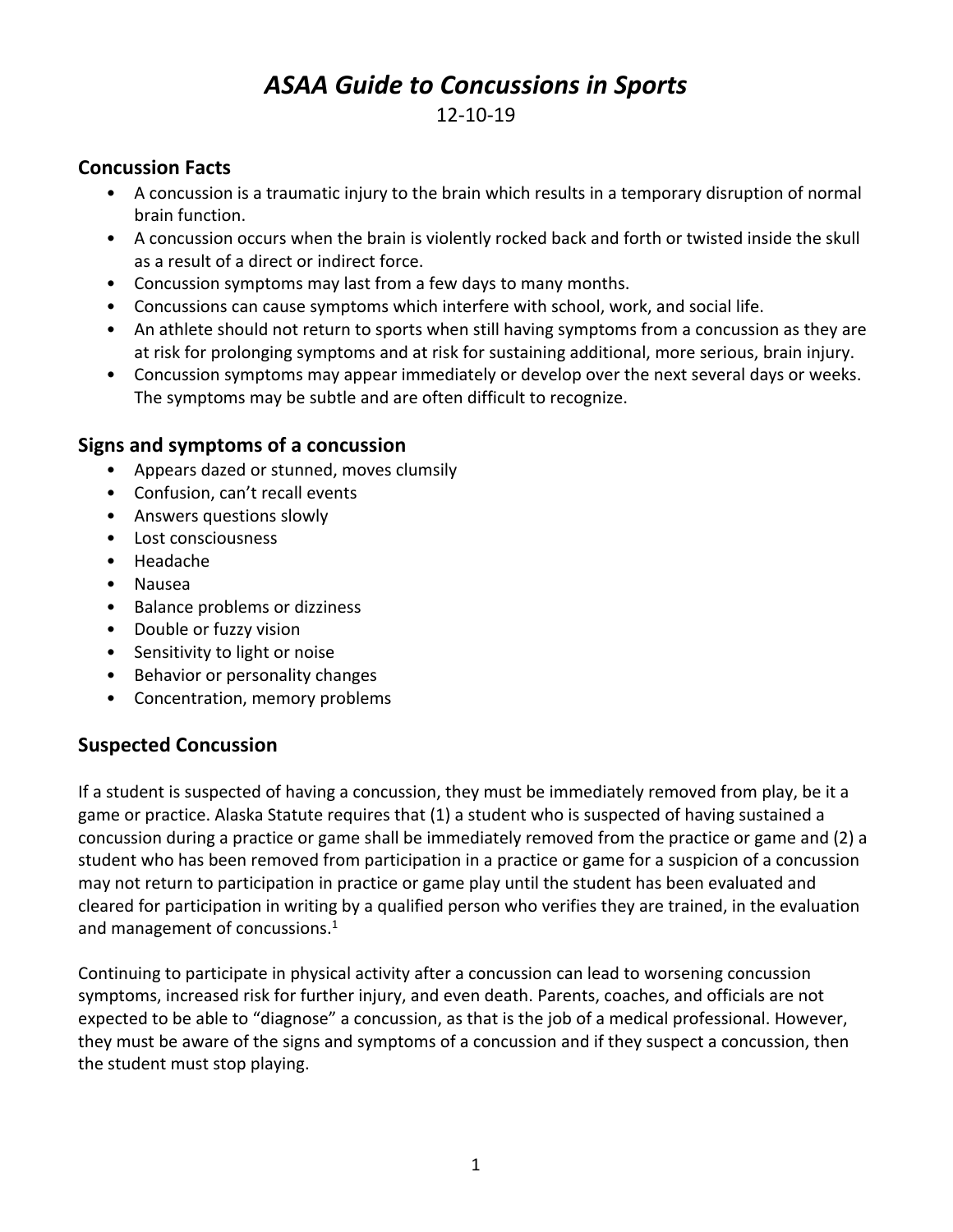## **When in doubt, sit them out!**

All students who sustain a concussion need to be evaluated and cleared for participation by an athletic trainer or qualified person who verifies that they are currently trained in the evaluation and management of concussion. Contact the students health care provider, explain what has happened and follow their instructions. If the student is vomiting, has a severe headache, is having difficulty staying awake or answering simple questions they should be taken to the emergency department.

## **Return to play**

After it is determined that a student has suffered a concussion, they may not return to play or participate until the they have completed the ASAA Return to Play Protocol. Concerns over students returning to play too quickly have led state lawmakers, in Alaska to pass laws stating that no player shall return to play following a suspicion of concussion until they are cleared by an appropriate health care professional. The law also mandate that coaches receive education on recognizing the signs and symptoms of concussion.

When it has been determined that a student has sustained a concussion they must successfully complete the ASAA Return to Play protocol (RPT). There is a minimum of 24 hours between steps in the Protocol. Some athletes complete one step each day. An individual athlete may be guided through the Protocol more slowly if they are at risk for prolonged concussion or additional brain injury. If symptoms recur during exercise, then exercise is ended and begins the next day at the preceding day's level.

## **ASAA Concussion Return to Play Protocol**

SYMPTOMATIC STAGE: Physical and Cognitive Rest, then Incremental cognitive work, without provoking symptoms. **If no symptoms, for 24 hours then:** 

- Day 1 15 min light aerobic activity no resistance training.
- Day 2 30 min light-moderate aerobic activity, no resistance training. Start PE Class
- Day 3 30 min moderate-heavy aerobic activity, no resistance training.
- Day 4 30 min heavy aerobic activity, 15 min resistance training
- Day 5 Return to Practice, non-contact limited participation
- Day 6 Return to full-contact practice
- Day 7 Medically eligible for competition when completes RTP protocol and is cleared by qualified person

For complete protocol see ASAA forms, Healthcare Provider Release Concussion Return to Play

**Note:** If symptoms recur at any step, the athlete should cease activity and be re-evaluated by their health care provider.

#### COMPELETION OF RETURN TO PLAY PROTOCOL

When the Return to Play Protocol has been successfully completed, the student will be examined by the responsible healthcare provider. Additional tests may be appropriate. The provider will sign a medical clearance to resume competition. Completing the Return to Play Protocol and medical examination does not mean that the brain has fully recovered from concussion or that there is not risk in returning to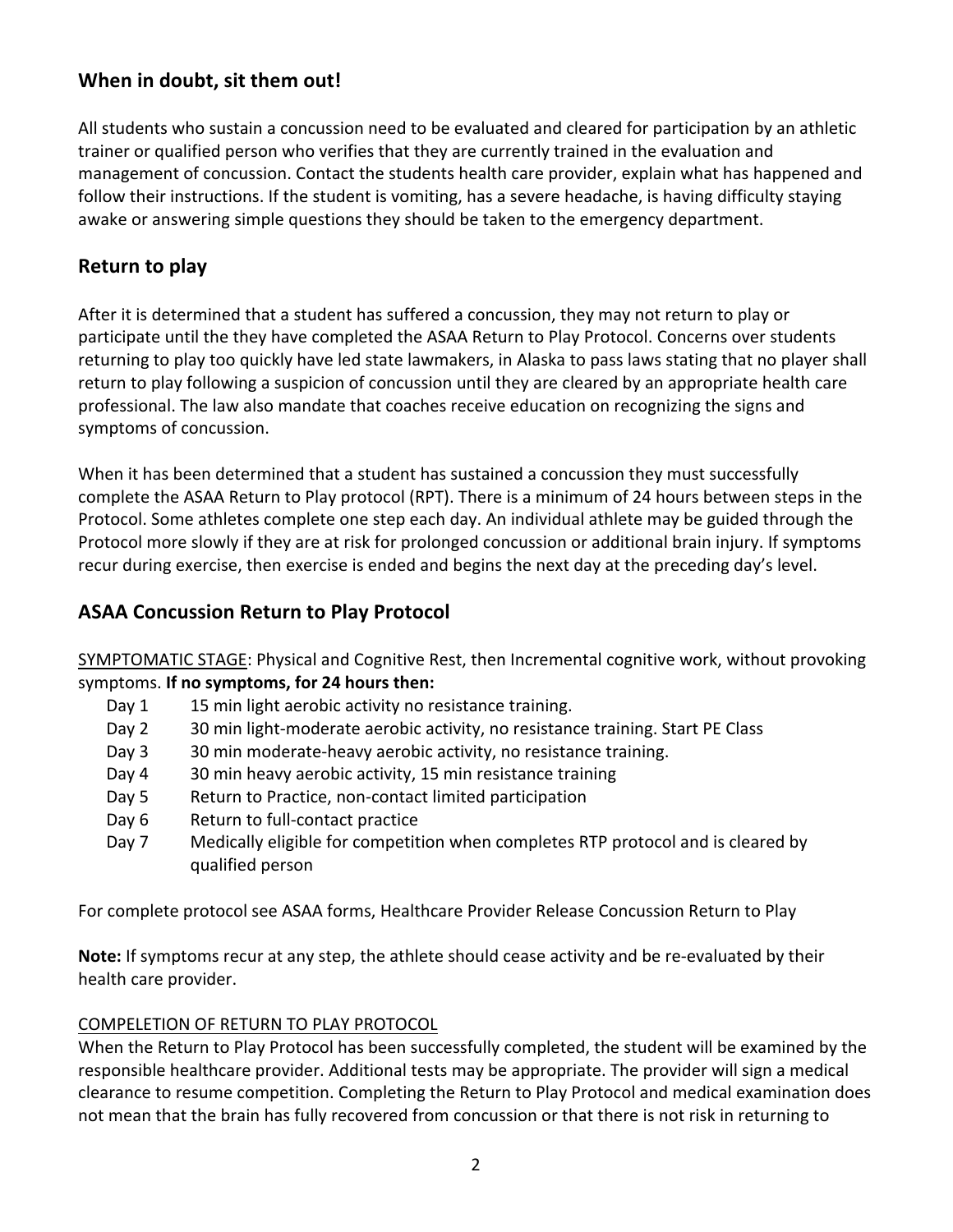competition. Participation in athletics is accompanied by risk of injury, permanent disability, and death. Having recently sustained a concussion, a student is at increased risk for another head injury.

## **Concussion and schoolwork**

Following a concussion, many students have difficulty with cognitive work: thinking, focusing attention, calculating, attending school, doing homework, taking tests. These problems may last from days to months and often involve difficulties with short and long-term memory, concentration, and organization.

Students should begin with a period of rest, in which they avoid cognitive work. As concussion symptoms diminish and they feel able, they can begin trials of cognitive work, e.g. reading, texting, computer, TV, videos, school. The introduction of cognitive work should be in short increments which increase progressively in length, so long as symptoms do not recur or worsen with the work. For example, start with 30 minutes of computer time, and, if symptoms do not worsen, try one hour later in the day. If several hours of cognitive work are well tolerated at home, try attending a half day of school. When a full day of school is tolerated add homework.

Academic accommodations may be necessary for students attempting to attend school when they still have concussion symptoms. In many cases it is best to lessen the athlete's class load early on after the injury. This may include staying home from school for a few days, followed by a lightened schedule for a few days, or perhaps a longer period of time, if needed. Decreasing the stress on the brain early on after a concussion may lessen symptoms and shorten the recovery time. If cognitive work at any time provokes or exacerbates symptoms, then the work should be discontinued and there should be cognitive rest until the symptoms subside. The student can attempt to advance cognitive work again on the day following resolution of the increased symptoms.

#### **Importance of complete recovery from a concussion**

Students who are not fully recovered from an initial concussion are significantly vulnerable for recurrent, cumulative, and even catastrophic consequences of a second concussive injury. The risk of such difficulties is diminished if the student is allowed time to recover from the concussion and return to play decisions are carefully made. No student should return to physical activity when symptoms of concussion are present.

The best treatment for a concussion is rest. There are no medications that can speed the recovery from a concussion. Exposure to loud noises, bright lights, computers, video games, television and phones (including text messaging) all may worsen the symptoms of a concussion. Allow the student to rest as much as possible in the days following a concussion. As the symptoms lessen, allow increased access to computers, video games, etc., but the access must be lessened if symptoms worsen.

## **Other Information**

1. The symptoms of a concussion will usually go away within two weeks of the initial injury. However, in some cases, symptoms may last for several weeks, or even months. Symptoms such as headache, memory problems, poor concentration, and mood changes can interfere with school, work, and